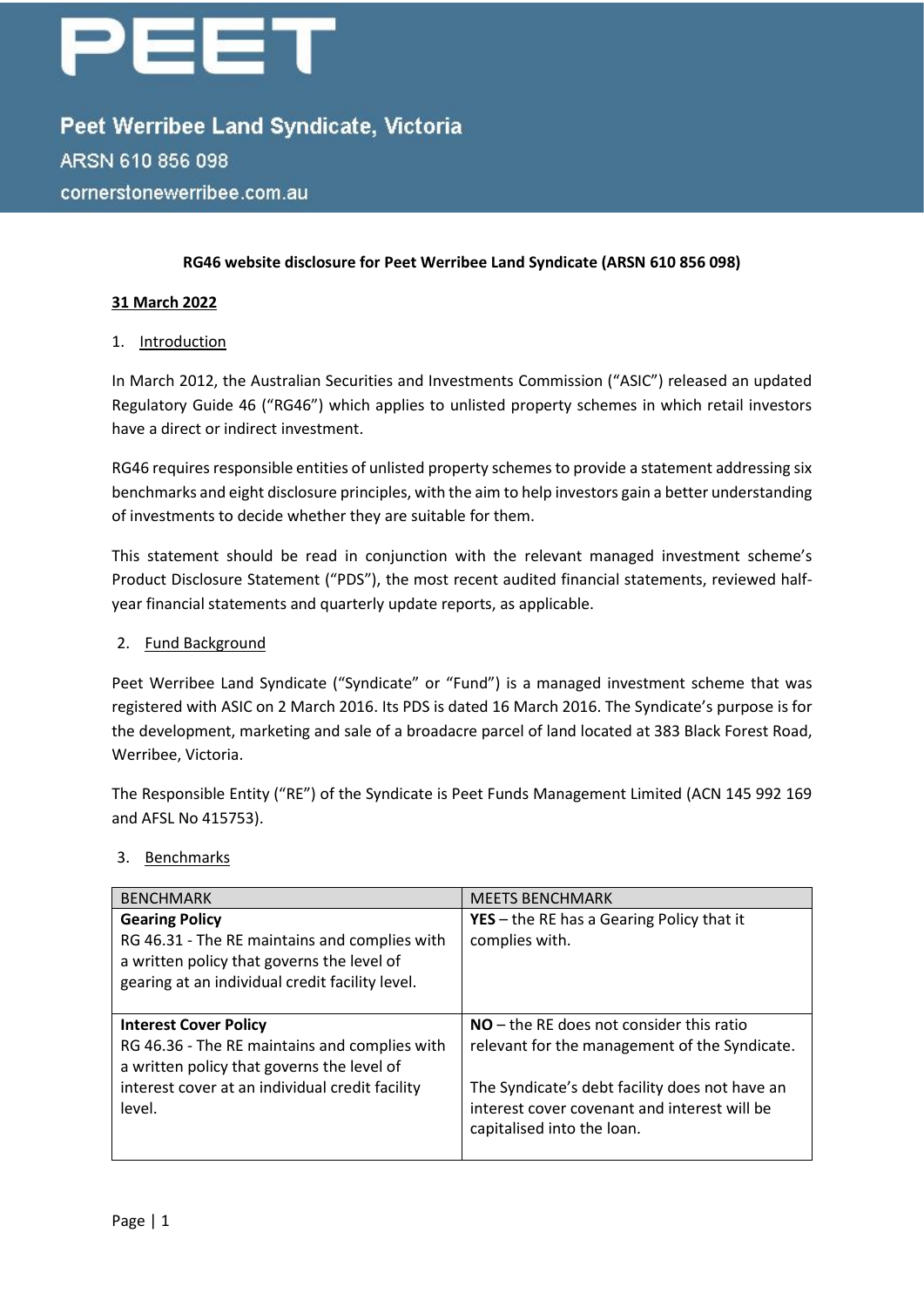| <b>Interest Capitalisation</b>                                                                                                                                                                                                                                         | $NO$ – the RE does not meet the benchmark as                                                                                                                                                                                                                                                                                                                                                                                                                                                                                                                                                                    |
|------------------------------------------------------------------------------------------------------------------------------------------------------------------------------------------------------------------------------------------------------------------------|-----------------------------------------------------------------------------------------------------------------------------------------------------------------------------------------------------------------------------------------------------------------------------------------------------------------------------------------------------------------------------------------------------------------------------------------------------------------------------------------------------------------------------------------------------------------------------------------------------------------|
| RG 46.41 - The interest expense of the schemes                                                                                                                                                                                                                         | interest will capitalise into the loan.                                                                                                                                                                                                                                                                                                                                                                                                                                                                                                                                                                         |
| is not capitalised.                                                                                                                                                                                                                                                    |                                                                                                                                                                                                                                                                                                                                                                                                                                                                                                                                                                                                                 |
|                                                                                                                                                                                                                                                                        | Interest capitalisation occurs when accrued or<br>accumulated interest is added to the loan<br>principal instead of being paid on a regular<br>basis. It generally applies where a fund's assets<br>are being developed as during development,<br>assets may not generate any income to meet<br>interest payment obligations under debt<br>facilities.<br>The risk associated with capitalising interest is<br>that should there be insufficient capacity in the<br>debt facility to continue to capitalise interest,<br>the Syndicate may not be able to fund interest<br>costs and therefore meet its banking |
|                                                                                                                                                                                                                                                                        | covenants.                                                                                                                                                                                                                                                                                                                                                                                                                                                                                                                                                                                                      |
|                                                                                                                                                                                                                                                                        | Default on banking covenants could lead to a<br>sale of assets or funding on less favourable<br>terms.                                                                                                                                                                                                                                                                                                                                                                                                                                                                                                          |
|                                                                                                                                                                                                                                                                        | The Syndicate will capitalise interest incurred<br>on the asset and pay down debt as lots are<br>settled.                                                                                                                                                                                                                                                                                                                                                                                                                                                                                                       |
|                                                                                                                                                                                                                                                                        | The asset of the Syndicate is a developing asset<br>and therefore interest will be capitalised into<br>the asset during development.                                                                                                                                                                                                                                                                                                                                                                                                                                                                            |
| <b>Valuation Policy</b>                                                                                                                                                                                                                                                | YES - the RE has a Valuation Policy that it                                                                                                                                                                                                                                                                                                                                                                                                                                                                                                                                                                     |
| RG 46.45 - The RE maintains and complies with<br>a written valuation policy.                                                                                                                                                                                           | complies with.                                                                                                                                                                                                                                                                                                                                                                                                                                                                                                                                                                                                  |
| <b>Related Party Transactions</b><br>RG 46.53 - The RE maintains and complies with<br>a written policy on related party transactions,<br>including the assessment and approval<br>processes for such transactions and<br>arrangements to manage conflicts of interest. | YES - the RE has a Related Party Transaction<br>Policy that it complies with.                                                                                                                                                                                                                                                                                                                                                                                                                                                                                                                                   |
| <b>Distribution Practices</b>                                                                                                                                                                                                                                          | NO - the RE does not meet the Benchmark as it                                                                                                                                                                                                                                                                                                                                                                                                                                                                                                                                                                   |
| RG 46.58 - The fund will only pay distributions                                                                                                                                                                                                                        | may pay distributions from debt.                                                                                                                                                                                                                                                                                                                                                                                                                                                                                                                                                                                |
| from its cash from operations (excluding<br>borrowings) available for distributions.                                                                                                                                                                                   | The RE intends to pay distributions to members<br>when profits and funds are available, subject to<br>relevant taxation legislation, the availability of<br>franking credits and working capital<br>requirements. These distributions may be made<br>utilising the debt facility which will get repaid<br>from proceeds from the settlement of lots.                                                                                                                                                                                                                                                            |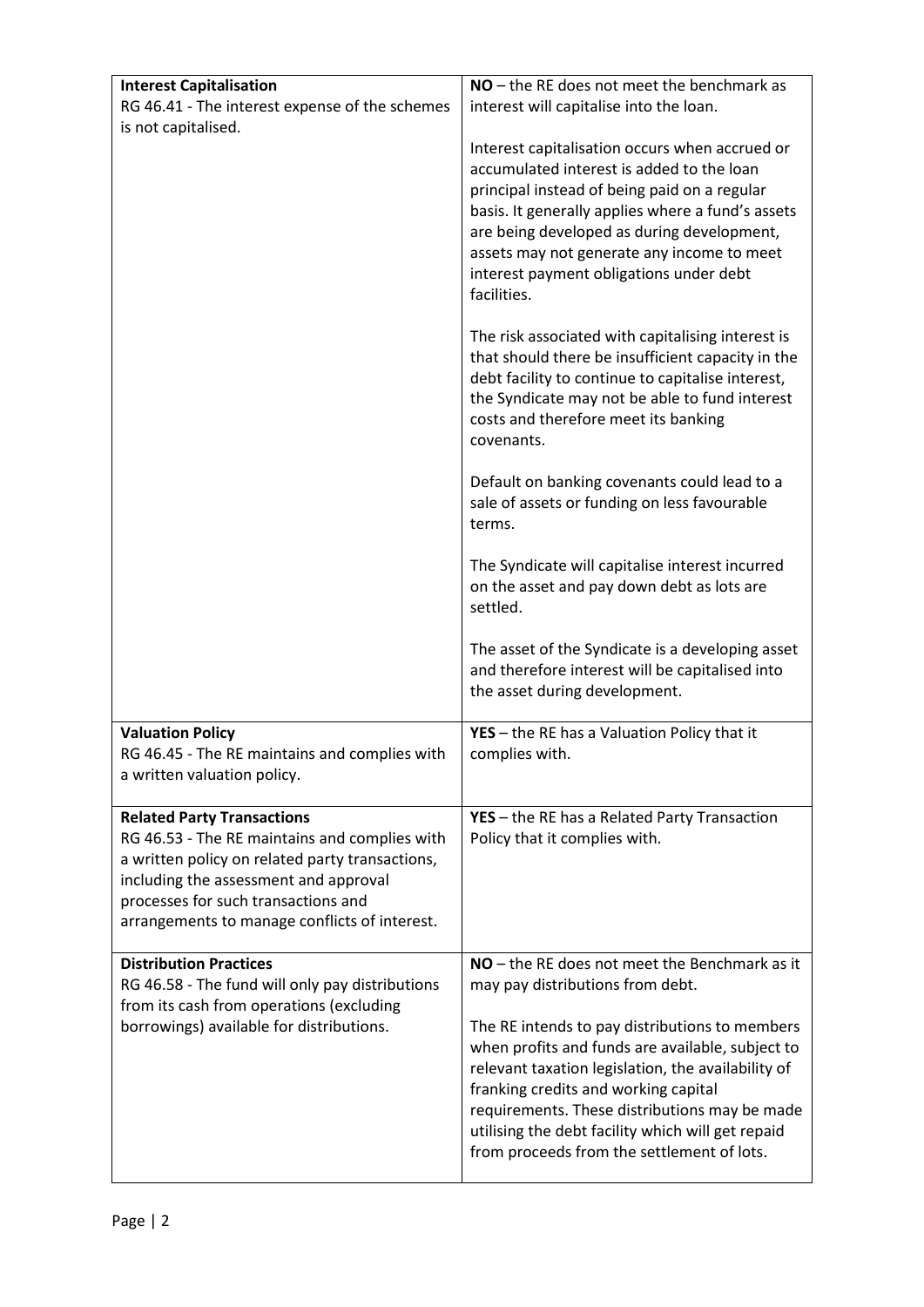#### 4. Disclosure Principles

The information in this Section 4 is based on the Syndicate's unaudited financial statements as at 31 March 2022.

#### **Disclosure Principle 1 – Gearing**

**RG 46.62 – The RE should disclose the Fund's gearing ratio as calculated in accordance with the prescribed formula.**

Current Assets =  $$21,715,210$  = 8.06 Current Liabilities \$2,692,898

# **RG 46.63 – The liabilities and assets used to calculate the gearing ratio should be based on the scheme's latest financial statements.**

The current gearing ratio is based on the Syndicate's unaudited statement of financial position as at 31 March 2022.

In accordance with accounting standards, the Syndicate's major asset (land) is treated as inventory and is recorded at the lower of cost and net realisable value.

# **RG 46.64 – If the scheme has material off-balance sheet financing, the RE should disclose a 'look through' gearing ratio that takes into account such financing.**

Refer to borrowing table under Disclosure Principle 3.

# **RG 46.65 – The RE should explain what the gearing ratio means in practical terms, and how investors can use the ratio to determine the Fund's level of risk.**

The above gearing ratio provides an indication of the extent to which an entity may be funded by debt. Gearing ratios can affect a borrower's level of risk. A lower ratio of current assets to current liabilities may indicate a higher reliance on borrowings to fund investments and this can expose an entity to increased costs in times of financial stress or if interest rates rise.

We refer you to the comments under the response to RG 46.63.

#### **Disclosure Principle 2 – Interest Cover**

# **RG 46.71 – The RE should disclose the Fund's interest cover ratio calculated in accordance with prescribed formula.**

Interest cover ratio is calculated by dividing an entity's earnings before interest, tax, depreciation and amortisation ("EBITDA") by its interest expense.

This ratio is not calculated for the Syndicate (and is not a banking covenant). Interest is capitalised into the debt facility, which will be repaid over time from proceeds of lot settlements.

# **RG 46.72 – The EBITDA and interest expense figures used to calculate the interest cover ratio should be consistent with those disclosed in the scheme's latest financial statements.**

Not applicable. Refer to the explanation in section 3 and above.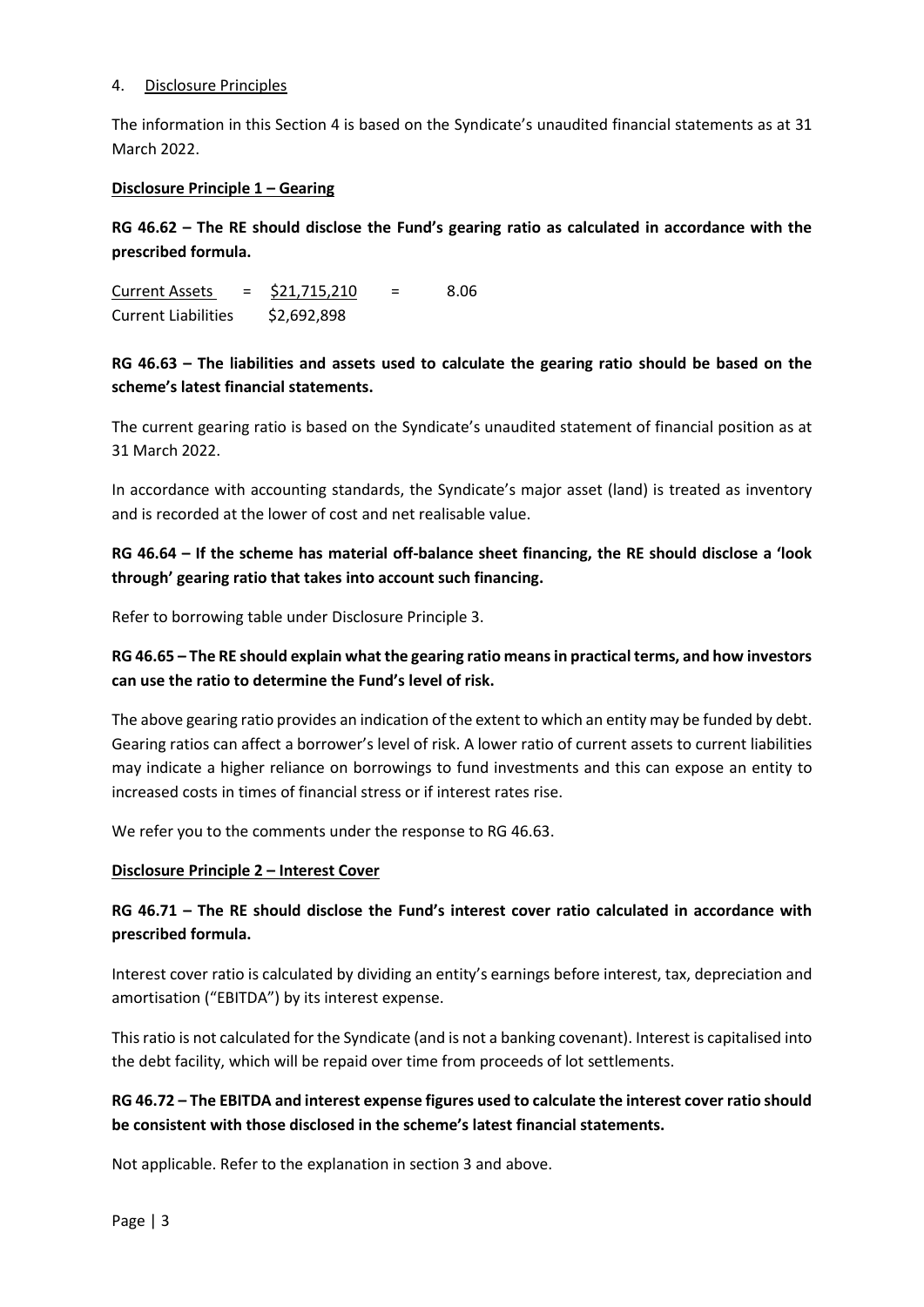# **RG46.74 – The RE should explain how investors can use the interest cover ratio to assess the Trust's ability to meet its interest payments.**

Interest cover ratio measures a borrower's ability to meet interest payments from its earnings, which provides an indication of the borrower's financial health. As explained above, this ratio is not relevant for the Syndicate.

#### **Disclosure Principle 3 – Borrowing**

**RG46.78 – The RE should clearly and prominently disclose:**

- **debt facility maturities;**
- **loan to value ratio and interest cover covenants and percentage of headroom before the scheme will breach any of their covenant in any credit facility;**
- **the assets to which the facility relates;**
- **the applicable interest rate;**
- **hedging;**
- **details of any terms within the facility that may be invoked as a result of scheme members exercising their rights under the constitution of the scheme; and**
- **the fact that amounts owing to lenders and other creditors of the scheme rank before an investor's interests in the Scheme.**

| Borrowings as at 31 March 2022       | \$10,500,000      |
|--------------------------------------|-------------------|
| Bank guarantees as at 31 March 2022  | \$2,702,885       |
| <b>Facility limit</b>                | \$15,000,000      |
| Facility expiry date                 | 28 September 2023 |
| LVR covenant                         | 40%               |
| Actual Loan to Valuation Ratio (LVR) | 31%               |
| Interest rate as at 31 March 2022*   | 3.2%              |

\*Prevailing interest rate as at 31 March 2022 (including a line fee of 1.25%).

The bank has a first registered mortgage against the Syndicate's land and a debenture charge over the assets and undertakings of the Syndicate.

**RG 46.79 – If any of the Fund's borrowings or credit facilities are to mature within the next 12 months, the RE should make appropriate disclosure about the prospects of refinancing or possible alternative actions (e.g. sales of assets or further fundraising).**

The Syndicate's debt facility expires on 28 September 2023.

**RG46.80 – The RE should explain any risks associated with the Fund's borrowing maturity profile, including whether borrowings have been hedged and, if so, to what extent.**

None hedged.

**RG46.81 – The RE should disclose any information about fund borrowing and breaches of loan covenants that is reasonably required by investors.**

The Syndicate is not in breach of its covenants as at 31 March 2022.

**RG46.86 – Retail investors should be made aware that they will rank behind the creditors of a scheme.**

Page | 4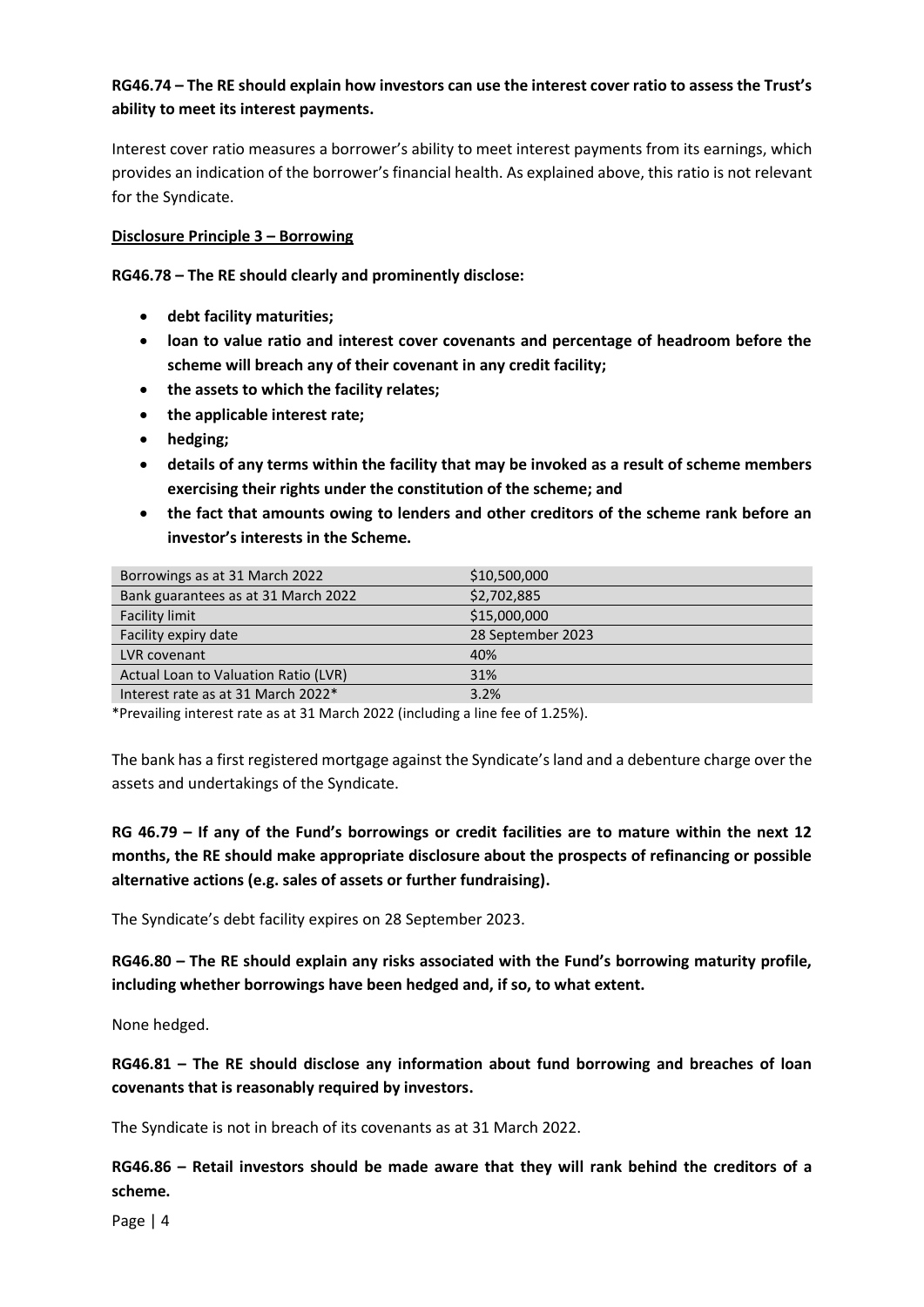All debt facilities arranged for the Syndicate will limit the security of a financier to the assets of the Syndicate. The financier will have no recourse against any investor personally or against other assets of any investor. No investor will be responsible to a financier for the obligations of any other investor.

Investors should be aware that the amount owing to the financier and other creditors of the Syndicate rank before an investor's interest in the Syndicate.

## **Disclosure Principle 4 – Portfolio Diversification**

**RG 46.87 – The RE should disclose the current composition of the Fund's direct property investment portfolio, including:**

- **properties by geographic location, by number and value;**
- **non-development projects by sector and development projects by number and value;**
- **for each significant property, the most recent valuation, the date of the valuation, whether the valuation was performed by an independent valuer and where applicable, the capitalisation rate adopted in the valuation;**
- **the portfolio lease expiry profile in yearly periods calculated on the basis of lettable area or income and, whether applicable, the weighted average lease expiry;**
- **the occupancy rates of the property portfolio;**
- **for the top five tenants that each constitutes 5% or more by income across the investment portfolio, the name of the tenant and percentage of lettable area or income; and**
- **the current value of the development and/or construction assets of the scheme as a percentage of the current value of the total assets of the scheme.**

The Syndicate develops and sells residential lots in the Cornerstone estate, in Werribee, Victoria. It is intended that, on completion of the development, the Syndicate will be wound up. It is not intended that the Syndicate will offer a diversified property portfolio investment.

The most recent independent valuation of the Syndicate's englobo land is \$39,100,000 as at 11 March 2021.

# **RG46.88 – The RE should disclose its investment strategy. The RE should also provide a clear description of any significant non-direct property assets of the Fund, including the value of such assets.**

The Syndicate will develop and sell residential lots in the Cornerstone estate, in Werribee, Victoria. It is intended that, on completion of the development, the Syndicate will be wound up.

In accordance with its unaudited statement of financial position as at 31 March 2022, the Syndicate's land (shown as inventory) accounted for approximately 98% of its total assets.

Quarterly updates regarding the status of the Syndicate's development are provided to members, with a copy lodged at ASIC.

**RG46.89 – REs of unlisted property schemes involved in property development should also disclose:**

- **the development timetable with key milestones;**
- **a description of the status of the development against key milestones identified;**
- **a description of the nature of the funding arrangements for the development (including the sources of funding and repayment strategies if borrowing is used to fund the development);**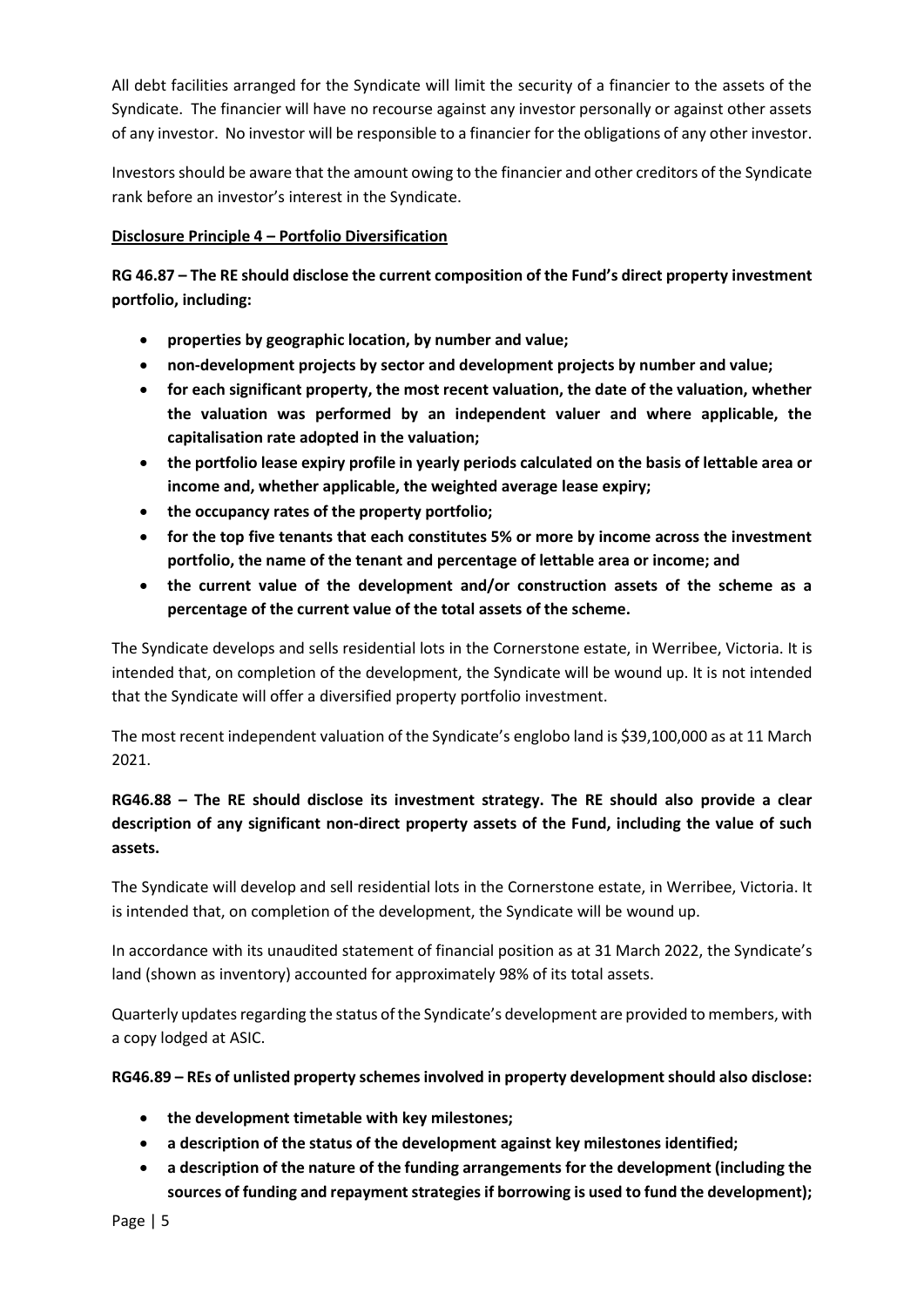- **the total amounts of pre-sale and lease pre-commitments where applicable;**
- **whether the loan to value ratio for the asset under development exceeds 70% of the 'as is' valuation of the asset; and**
- **the risks associated with the property developments activities being undertaken.**

Members of the Syndicate are referred to the most recent Quarterly Report for relevant updates on the details of the development including development timetables, sales updates and risks, as applicable and subject to commerciality considerations.

# **RG46.90 – The RE for any scheme that has over 20% of its assets in development based on an 'as if complete' basis should ensure that the scheme is clearly identified as a development and/or construction scheme.**

The principal activity of the Syndicate is the development, marketing and sale of the broadacre parcel of land located on 383 Black Forest Road, Werribee, Victoria, currently marketed as Cornerstone at Werribee.

#### **Disclosure Principle 5 – Related Party Transactions**

**RG46.98 – REs that enter into transactions with related parties should describe related party arrangements relevant to the investment decision. The description should address:**

- **the value of the financial benefit;**
- **the nature of the relationship;**
- **whether the arrangement is on 'arm's length' terms, is reasonable remuneration, some other exception applies, or relief has been granted;**
- **whether scheme member approval for the transaction has been sought and, if so, when;**
- **the risks associated with the related party arrangements; and**
- **whether the RE is in compliance with its policies and procedures for entering into related party transactions for the particular related party arrangement, and how this is monitored.**

The RE has appointed a number of related entities to provide services to the Syndicate. In accordance with its Related Party Transaction Policy, the RE will only approve related party transactions which are on at least arm's length terms or if specific approval is received from members.

Related party transactions were disclosed in the Syndicate's PDS and are also detailed in the Syndicate's half-year and full year financial reports.

#### **Disclosure Principle 6 – Distribution Practices**

**RG46.102 – If the fund is making or forecasts making distributions to members, the RE should disclose:**

- **the source of the current distribution (eg. Cash from operations available for distribution, capital); and**
- **the source of any forecast distribution.**

The Syndicate intends to pay distributions to members subject to available working capital and franking credits. Refer to the most recent Quarterly Report for updates on details of any past distributions or forecast distributions. Forecast distributions will be funded using cash and/or debt, as applicable.

Page | 6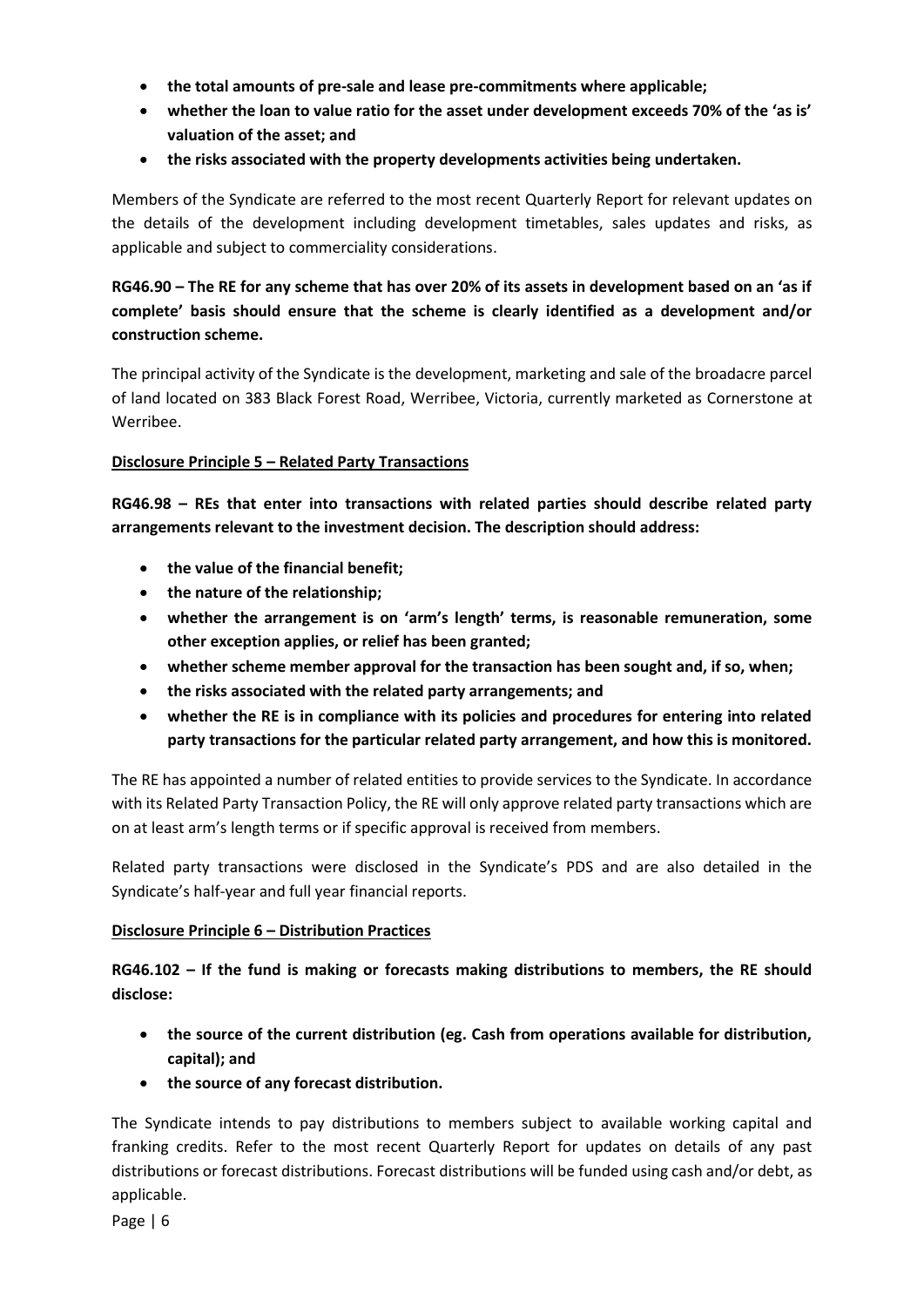#### **Disclosure Principle 7 – Withdrawal Arrangements**

**RG46.104 – If investors are given the right to withdraw from the Fund, the RE should disclose a clear explanation of how investors can exercise their withdrawal rights, including any conditions on exercise.**

Members may, subject to the Constitution, sell or transfer their units at any time. However, the Syndicate is an illiquid investment and there is no liquidity or redemption facility offered.

# **RG46.105 – Any material changes to withdrawal rights (such as if the RE knows that withdrawal requests will be suspended), through ongoing disclosure.**

Not applicable.

#### **RG46.106 – Responsible entities should also clearly disclose if investors have no withdrawal rights.**

Members may, subject to the Constitution, sell or transfer their units at any time. However, the Syndicate is an illiquid investment and there is no liquidity or redemption facility offered.

#### **Disclosure Principle 8 – Net Tangible Assets ("NTA")**

## **RG 46.108 – the RE of a closed end scheme should clearly disclose the value of the NTA of the scheme on a per unit basis in pre-tax dollars.**

The NTA per unit on a before tax basis of the Syndicate as at 31 March 2022 is shown on the Quarterly Report, for the quarter then ended.

The NTA (statutory) and NTA (valuation) per unit as at 31 March 2022 was \$0.75 and \$1.22 respectively.

**RG46.109 – ASIC consider that the RE should calculate the NTA of the scheme using the following formula:**

# **NTA = Net assets – intangible assets + / - any other adjustments Number of units in the scheme on issue**

# **RG46.110 – the RE should disclose the methodology for calculating the NTA and details of the adjustments used in the calculation, including the reasons for the adjustments.**

The NTA of the Syndicate is calculated using the above formula.

The NTA (valuation) calculation is adjusted for settlements, development costs and titled stock that has occurred between the date of the independent valuation and 31 March 2022.

# **RG 46.111 – Responsible entities should also explain to investors what the NTA calculation means in practical terms and how investors can use the NTA calculation to determine the scheme's level of risk.**

The NTA per unit adjusted to the market value of the Syndicate's property, may be used as an **indication only** in assessing the value of the Syndicate's units. The value of the Syndicate's units for the purpose of a sale to a third party may however be affected by other commercial matters such as the size of a member's holding, the illiquid nature of an investment in the Syndicate, the fact that